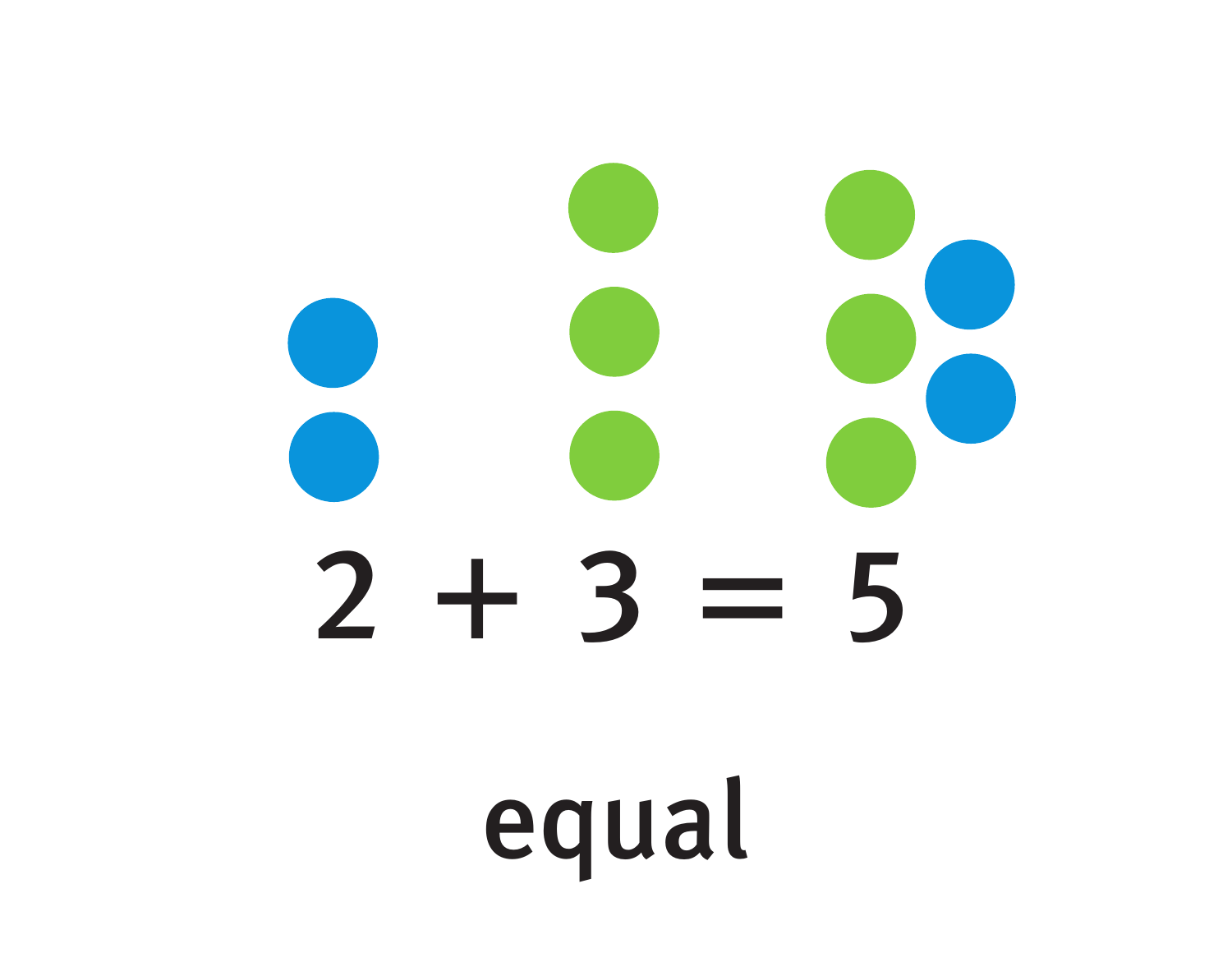## equal

#### adj. identical in value or notation



| <b>Arabic</b>         | يساوي                              | $y\overline{oo}$ sa' wē |
|-----------------------|------------------------------------|-------------------------|
| <b>Chinese</b>        | 等于                                 | $d$ än yoo              |
| <b>Haitian Creole</b> | egal                               | ā gäl'                  |
| <b>Hmong</b>          | This word has no Hmong equivalent. |                         |
| <b>Japanese</b>       | 等しい                                | hē tō' shē' ē           |
| <b>Khmer</b>          | esulnwg                            | stûr <sup>'</sup> nəng  |
| <b>Korean</b>         | 은 $(\in)$                          | $\overline{oon}$ (noon) |
| <b>Russian</b>        | равняется                          | räv nyä' yi tsä         |
| <b>Somali</b>         | la mid yahay                       | lä' mid yä hī'          |
| <b>Spanish</b>        | es igual a                         | es' ē gwäl' ä'          |
| <b>Tagalog</b>        | tumbas; katumbas                   | toom bäs; kä toom bäs   |
| <b>Vietnamese</b>     | bằng                               | bäng                    |

#### **Associated Vocabulary**

 $\bullet$  $\bullet$  $\bullet$  $\bullet$  $\bullet$  $\bullet$  $\bullet$ 

equation n. a mathematical statement showing that one quantity or expression is equal to another quantity or expression equivalent adj. having the same value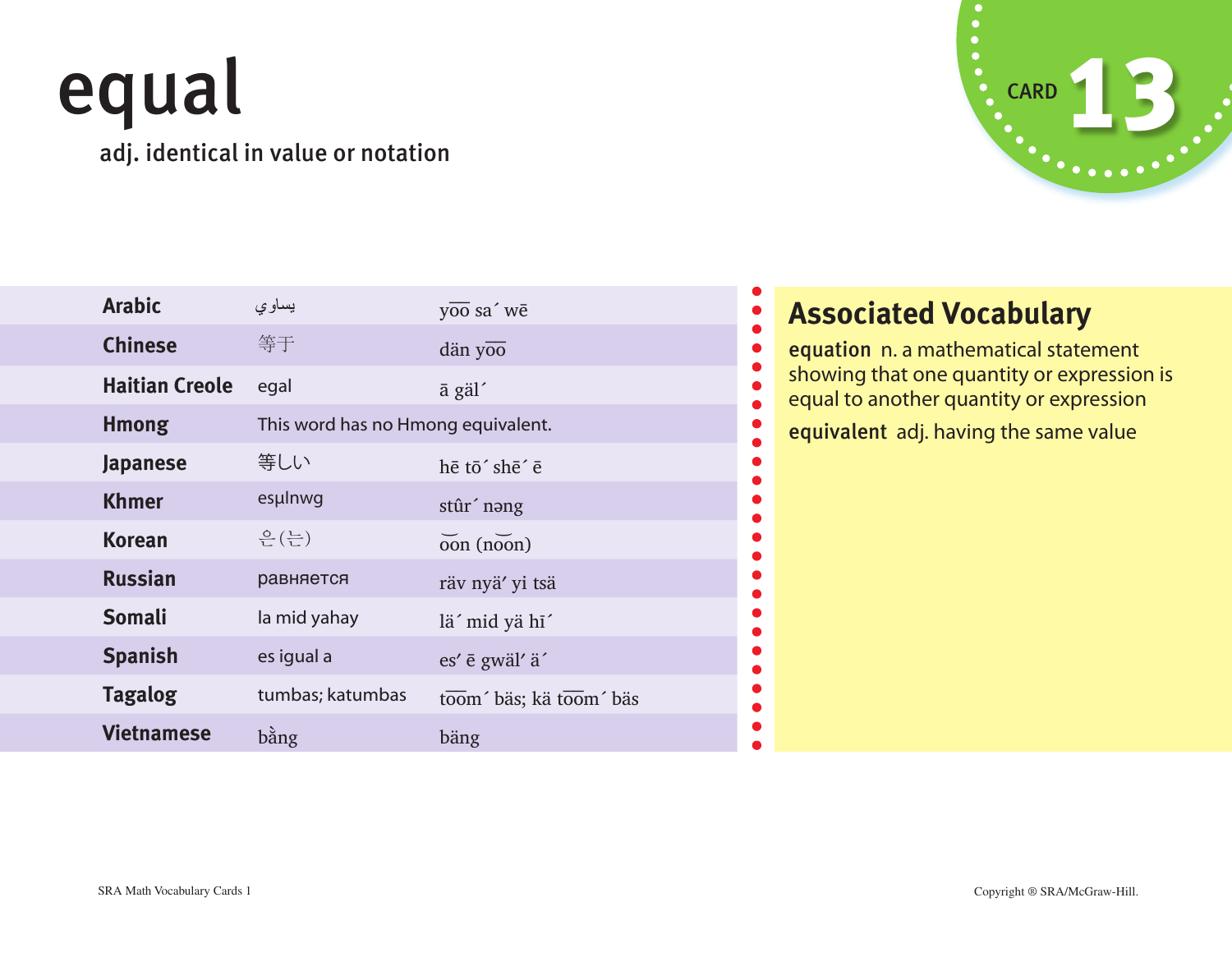

# odd number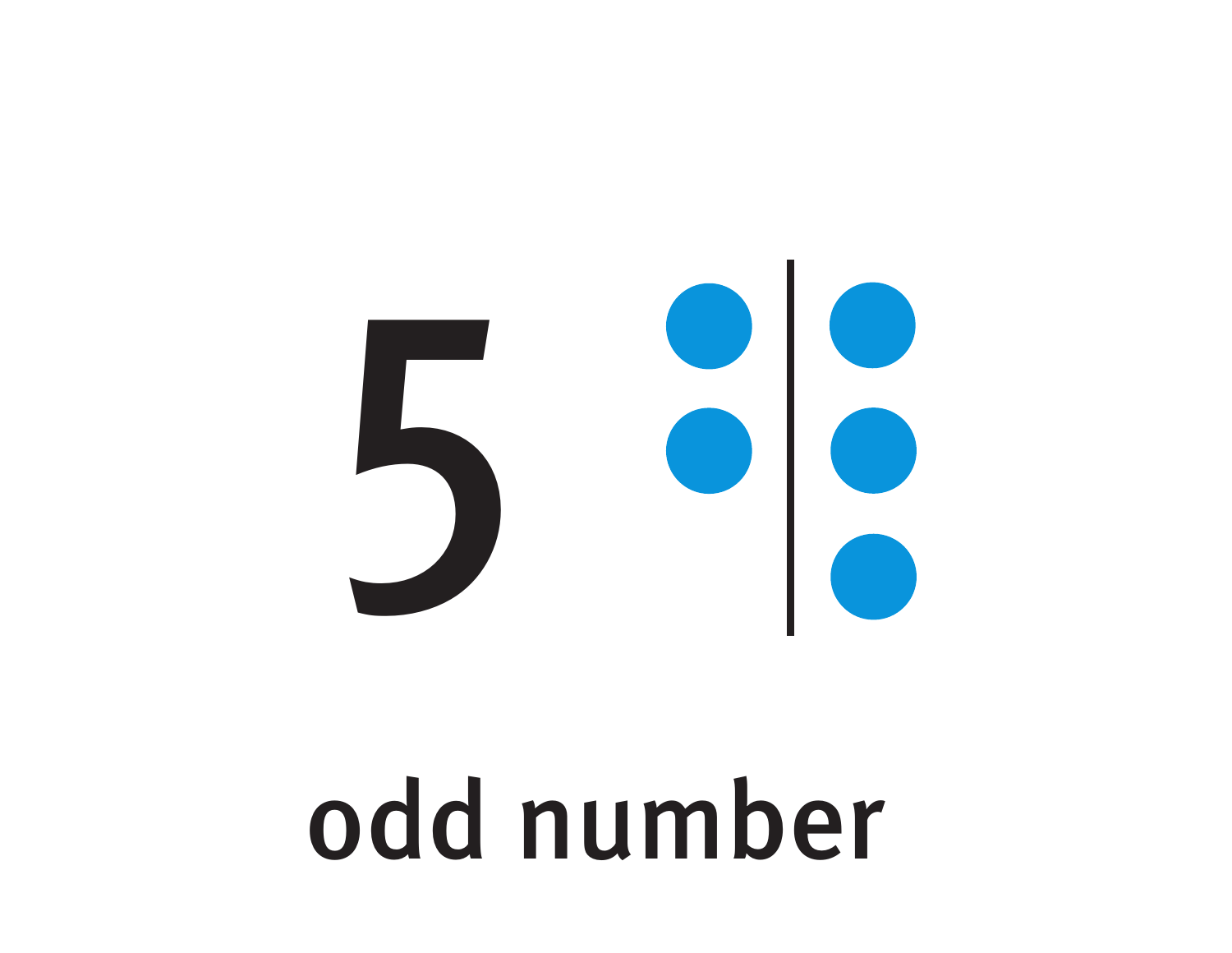### odd number

n. a whole number that cannot be divided by two without a remainder



| <b>Arabic</b>         | رقم فردي         | rä <sup>2</sup> khum sâr <sup>2</sup> dē |
|-----------------------|------------------|------------------------------------------|
| <b>Chinese</b>        | 奇数               | kāy sō                                   |
| <b>Haitian Creole</b> | chif enpè        | shēf' em pā'                             |
| <b>Hmong</b>          | leb khib         | lā kē                                    |
| Japanese              | 奇数               | $k\bar{e} s\bar{o}o'$                    |
| <b>Khmer</b>          | elxess           | lāt´sā                                   |
| <b>Korean</b>         | 홀수               | $hor's\overline{oo}$                     |
| <b>Russian</b>        | нечётное число   | nē chōt' nä ye chē slô'                  |
| <b>Somali</b>         | tiro kisi        | tē rō' ki' sē                            |
| <b>Spanish</b>        | número impar     | noo' mā rō ēm pär'                       |
| <b>Tagalog</b>        | bilang na gansal | bē läng' nä' gän säl'                    |
| <b>Vietnamese</b>     | số lẻ            | $s\bar{o}'$ lā'ə                         |

#### **Associated Vocabulary**

even number n. a number that can be divided exactly by two

#### **Associated Vocabulary Cards**

Even Number, Card 14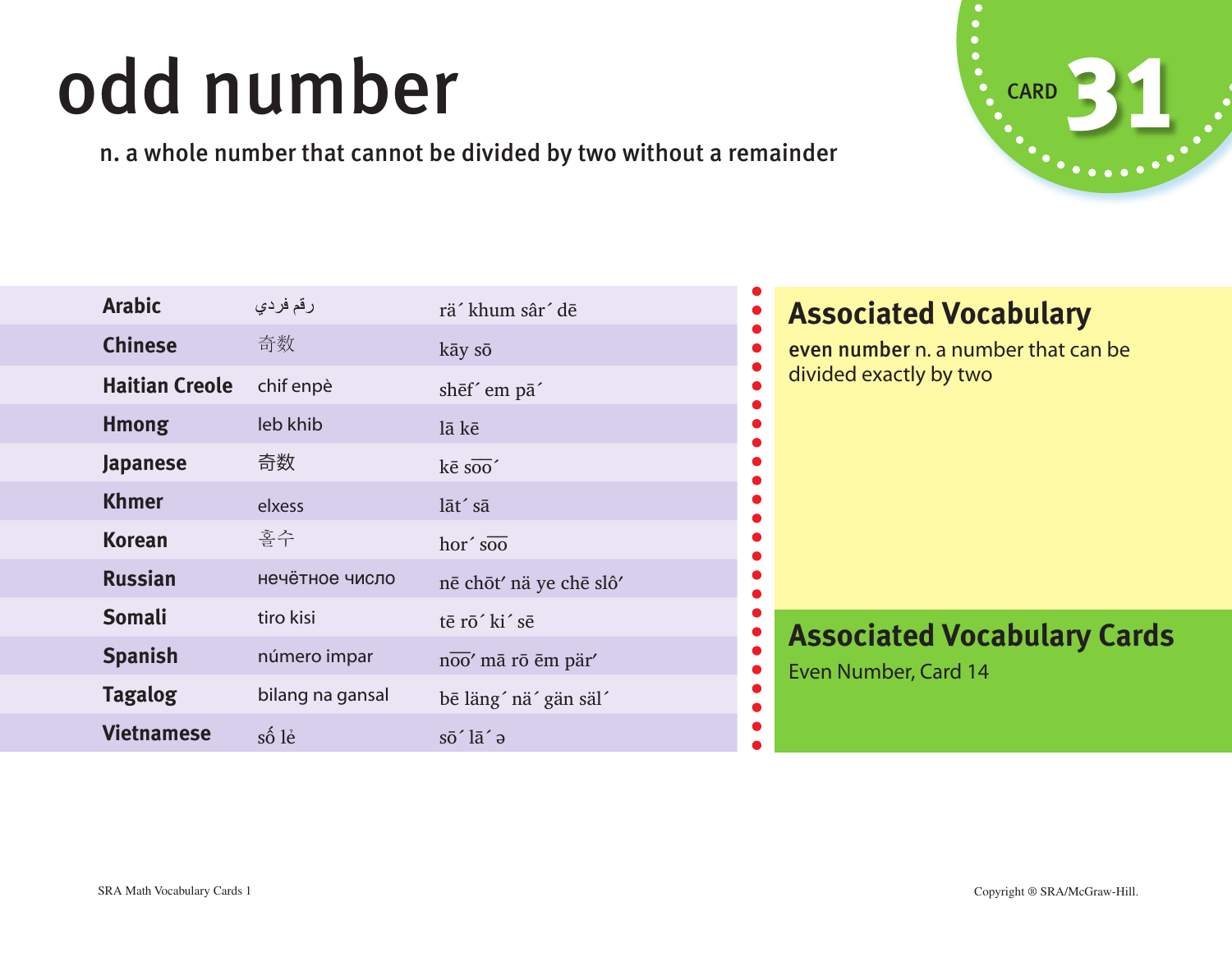# pyramid